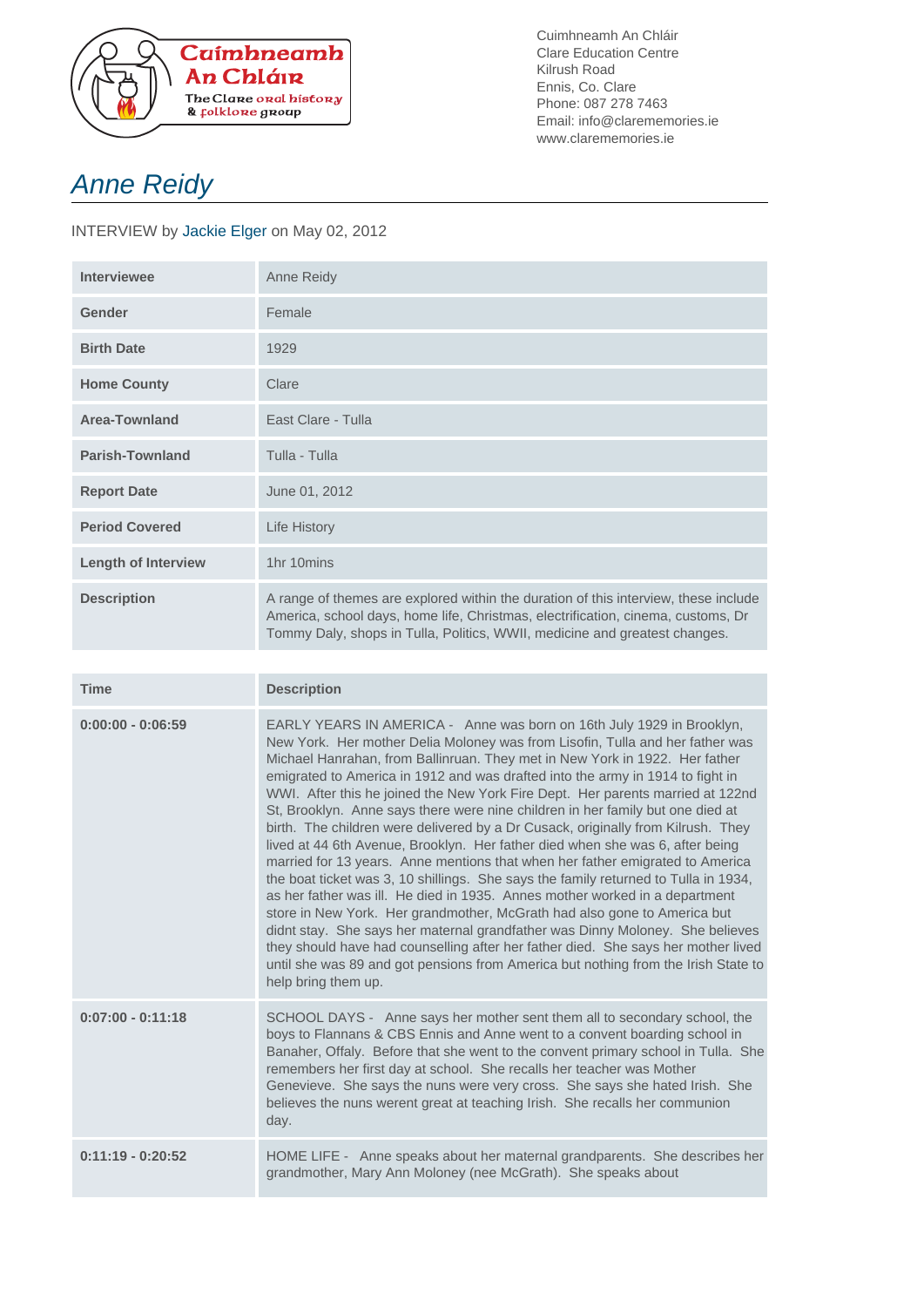|                            | matchmaking. She recalls that there were matches made in James Macs Pub in<br>Tulla. She says her grandfather loved fishing and had a boat in Killane Lake. He<br>died in 1947. Anne recalls that her family lived in what is now the dole office in<br>Tulla. She says her youngest brother Denis was born a month after her father<br>died. Anne says her mother employed John Melody to put a new roof on the<br>house and made other improvements such as getting running water and a<br>bathroom. Her mother also got a Wellstood Cooker. She speaks about helping<br>her mother with the washing, the garden her mother grew and that she was a<br>lovely cook.                                                                                                                                                                                 |
|----------------------------|-------------------------------------------------------------------------------------------------------------------------------------------------------------------------------------------------------------------------------------------------------------------------------------------------------------------------------------------------------------------------------------------------------------------------------------------------------------------------------------------------------------------------------------------------------------------------------------------------------------------------------------------------------------------------------------------------------------------------------------------------------------------------------------------------------------------------------------------------------|
| $0:20:53 - 0:27:15$        | CHIRSTMAS/ELECTRIFICATION/CINEMA - Anne recalls how they would<br>decorate the house at Christmas. She says the youngest person of the house<br>would light the candles. She speaks of her grandmother who died in 1940. She<br>says they were the first family to have a tree. She thinks they got the water in<br>1937 and the electricity in 1938. Higgins from Killaloe put it in for them. She says<br>an uncle brought them an electric radio from America. She says her grandfather<br>loved the cinema, which was run by John Burns. She recalls that television came<br>in 1961. She says her mother went made a novena to Knock three years in a row<br>and that they said the rosary every night                                                                                                                                           |
| $0:00:00 - 0:05:17$ File 2 | CUSTOMS - Anne recalls that on May Day every field on their farm was blest<br>with holy water. She says that there were a lot of pisreogs that milk or cattle would<br>be taken. She says that when she was a child they always had an alter to Mary at<br>home and at school. She recalls that there were the May devotions every evening<br>in the church. She says that on St Johns Eve they would have a big bonfire in<br>Tulla near the graveyard. Anne says they didnt do much at Halloween when she<br>was young.                                                                                                                                                                                                                                                                                                                             |
| $0:05:18 - 0:15:39$        | AMERICA - Anne recalls some of the elderly people she knew in Tulla as a child.<br>She speaks of a Mrs Byrnes and a Mrs Rohan. Anne got married in 1961. She<br>speaks of her time in America from 1947 - 54. She remembers the boat journey<br>the family had back to Ireland in 1934. She travelled to America in 1947 by plane.<br>She says it took 18 hours from Shannon to La Guardia in New York. She thinks<br>the fare was about 70. She describes her work as a bookkeeper in the Corn<br>Exchange Bank, on the IBM bookkeeping machines. She says she went to Radio<br>City every Easter. She speaks of the subways. She came home for her brother<br>Michaels ordination in 1954. He says her brother John went up to Belfast in 1945<br>and joined the American Army Air Corps. He spent 18 months in Europe and then<br>went to America. |
| 0:00:00 - 0:02:28 File 3   | AMERICA - Anne speaks of her siblings who moved back to America. She says<br>she returned to Ireland to get married to T.J. Reidy. Anne says she loved<br>American baseball and recalls going to the games.                                                                                                                                                                                                                                                                                                                                                                                                                                                                                                                                                                                                                                           |
| $0:02:29 - 0:0:06:10$      | DR. TOMMY DALY - Anne speaks about Dr Tommy Daly and about when he<br>was killed. She says her grandfather was a hearse driver for the Dalys (Birdie &<br>his father John). She remembers Tommys funeral in 1936. She says they<br>would go to the local games every Sunday with 6p. She remembers that on the<br>day they opened Dr Daly Park in 1941 there was thunder & lightening. She recalls<br>two women, Mrs Scanlon & Mrs Moriarty, selling sweets there. She speaks of the<br>sweets she would buy.                                                                                                                                                                                                                                                                                                                                         |
| $0:06:11 - 0:08:09$        | SHOPS IN TULLA - Anne recalls some of the shops in Tulla. She said women<br>never went into a pub when she was young. She speaks of listening to radio<br>Luxembourg. She says her husband T.J. loved horse racing.                                                                                                                                                                                                                                                                                                                                                                                                                                                                                                                                                                                                                                   |
| $0:08:10 - 0:12:35$        | POLITICS - Anne mentions Tim Burns next door to her grandparents who was on<br>the run from the Black & Tans. She said her grandfather had 2 horses which he<br>used to deliver stout etc from Limerick. Anne remembers De Valera coming to<br>visit the nuns in the convent. She says he stood outside the bank and spoke to<br>the people and some Fine Gael supporters drove their cars through the crowd.<br>She says her family always supported Fianna Fl. She believes it was good that<br>De Valera never gave the ports to England.                                                                                                                                                                                                                                                                                                          |
| $0:12:36 - 0:17:23$        | WWII - Anne speaks of rationing during WWII. She says the flour was black at<br>the time. She speaks of Iral coffee. She says there was a shop in Tulla<br>(MacMahons) who sold blackmarket goods. She recalls that two sisters from the                                                                                                                                                                                                                                                                                                                                                                                                                                                                                                                                                                                                              |